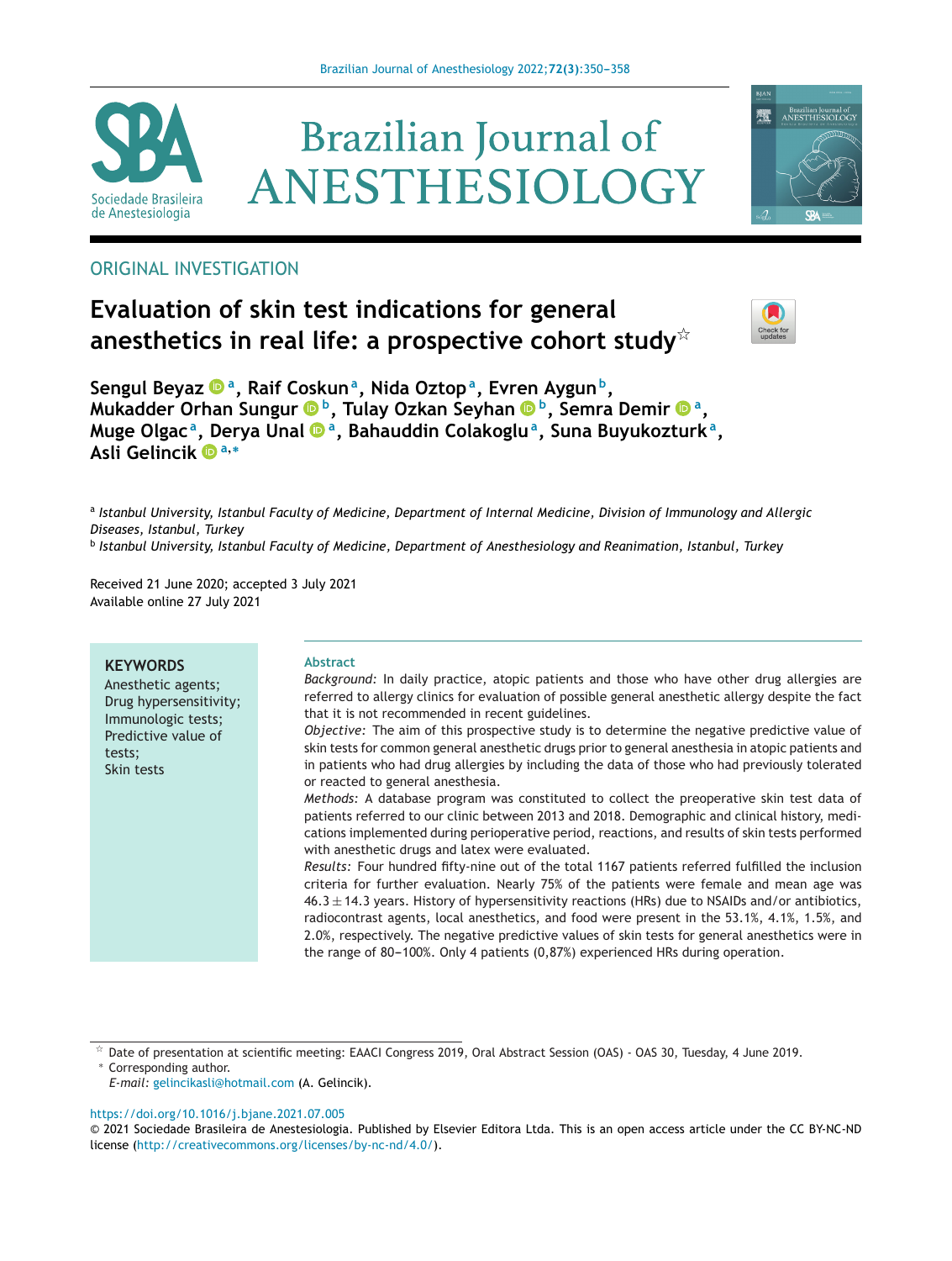*Conclusion:* These real-life data reveal high rates of negative predictive value of skin tests with general anesthetic drugs and a low reaction rate in atopic patients and in patients with allergy to other drugs.

© 2021 Sociedade Brasileira de Anestesiologia. Published by Elsevier Editora Ltda. This is an open access article under the CC BY-NC-ND license [\(http://creativecommons.org/licenses/by](http://creativecommons.org/licenses/by-nc-nd/4.0/)[nc-nd/4.0/](http://creativecommons.org/licenses/by-nc-nd/4.0/)).

## **Introduction**

Hypersensitivity reactions (HRs) during general anesthesia are rare, however life-threatening conditions involving multiple organ systems can be seen.<sup>[1](#page-7-0)</sup> Regardless of the mechanism, the clinical spectrum ranges from mild urticaria to severe anaphylaxis, which can lead to cardiovascular and/or pulmonary collapse and even death. $2$  Possible pathomechanisms of perioperative hypersensitivity reactions can be determined in two groups: one is the allergic Immunoglobulin E (IgE)-mediated reactions, for which there is an identifiable culprit and high risk of recurrence on re-exposure, and the other group is the remainder of immediate perioperative reactions, which are either related to the pharmacological effects of anesthetic drugs or surgical management or fall in the category of nonallergic, nonspecific activation of mast cells and basophils, or other pathways. $2$  One such mast cell activation can occur via the recently discovered Mas-related G protein-coupled receptor-X2 (MRGPRX2) receptor. $3$  The exact mechanisms and risk of recurrence on re-exposure are poorly described for these reactions. Patients with clonal or nonclonal mast cell disorders can have an increased risk of severe reactions elicited either by specific triggers or via nonspecific activation. $4,5$  Interestingly, clinical manifestations are usu-ally more severe in IgE-mediated reactions.<sup>[6,7](#page-8-0)</sup> The estimated incidence of HRs during general anesthesia varies widely among studies ranging from 1 in 353 to 1 in 18,600 procedures. $8-10$  Prospective studies suggest incidences of 1:3180 in France<sup>[11](#page-8-0)</sup> and 1:1480 in Spain.<sup>[12](#page-8-0)</sup> Since a relatively high mortality rate  $(4-9%)$  of anesthetic agent-induced HRs has been reported, deciphering the predisposing risk factors for HRs, thereby the prevention of HRs in subsequent anesthesia, is of extreme importance.

Although clinical assessment is essential to understand the culprit agent and the reaction type, there are some factors complicating the true diagnosis of an HR during general anesthesia. During anesthesia, several potential culprits including drugs, such as neuromuscular blocking agents (NMBAs), antibiotics, analgesics, diagnostic dyes, and volume replacement solutions, are almost simultaneously administered and patients are concomitantly exposed to latex. The unconscious patient cannot warn the physician about unexpected symptoms, and therefore early signs and symptoms can easily be overlooked by the surgeons. Furthermore, some important findings of anaphylaxis such as hypotension can easily be confused with the pharmacologic effects of drugs used during anesthesia. $13$ 

Considering these circumstances, gathering clinical information related to allergy history before anesthesia is essential to decrease the risk of severe HRs. According to the recent European Academy of Allergy and Clinical Immunulogy (EAACI) guideline, preoperative allergological evaluation is strongly recommended for the patients who have experienced HRs or an unexplained event during previous anesthesia and who are to undergo an operation, but not for those with atopic diseases or other drug allergies.<sup>[2](#page-7-0)</sup> Anesthesiologists are often concerned also for the patients who are atopic and especially for those having other drug allergies; consequently, they frequently request allergological consultation in these situations as a daily routine in order not to face with patients seeking for legal redress against them when there is a severe reaction afterwards. Although the recent guideline gives insight to physicians in their decision, the grade of evidence for skin testing in atopic diseases and other drug allergies is low, and mostly rely on old case-controlled descriptive studies. $2,14-18$  The aim of our prospective study relying on real-life data is to determine the diagnostic value of skin tests for general anesthetic drugs in atopic patients and in patients who have drug allergies other than anesthetics, even if they have previously tolerated general anesthesia. The negative predictive value of tests for each drug is evaluated in detail.

### **Methods**

A local database evaluating the incidence and risk factors of perioperative immediate drug hypersensitivity reactions was established in collaboration with departments of adult allergy and anesthesiology at our tertiary referral university hospital and was prospectively used by these departments between 2013 and 2018. It reflected the scope of Scandinavian, Great Britain, and Irish perioperative anaphy-laxis guidelines.<sup>[15,19](#page-8-0)</sup> Anesthesiologists added all individual patient information prior to and during surgery, including demographic data, their anesthesiology plan, medications implemented in the perioperative period, currently used drugs, detailed clinical history, atopy, drug allergies and allergic reactions developed during perioperative and postoperative periods, onto the database. In parallel, allergists prospectively included the allergic diagnostic workup information of every patient prior to surgery. We utilized the database for all patients including those who are only atopic or having any drug allergy history.

Patients in the 18 to 65 age bracket were included in the study. Patients without a full perioperative information record, individuals who underwent emergency surgery, and pregnant women were excluded. All patients prospectively underwent skin prick tests and intradermal tests with most commonly used NMBAs (i.e., mivacurium, atracurium, suxamethonium, cisatracurium, vecuronium, and rocuronium), thiopental sodium, morphine, fentanyl, remifentanil, midazolam, ketamine, propofol, tramadol, morphine as well as other agents requested to be tested by the anesthesiologist,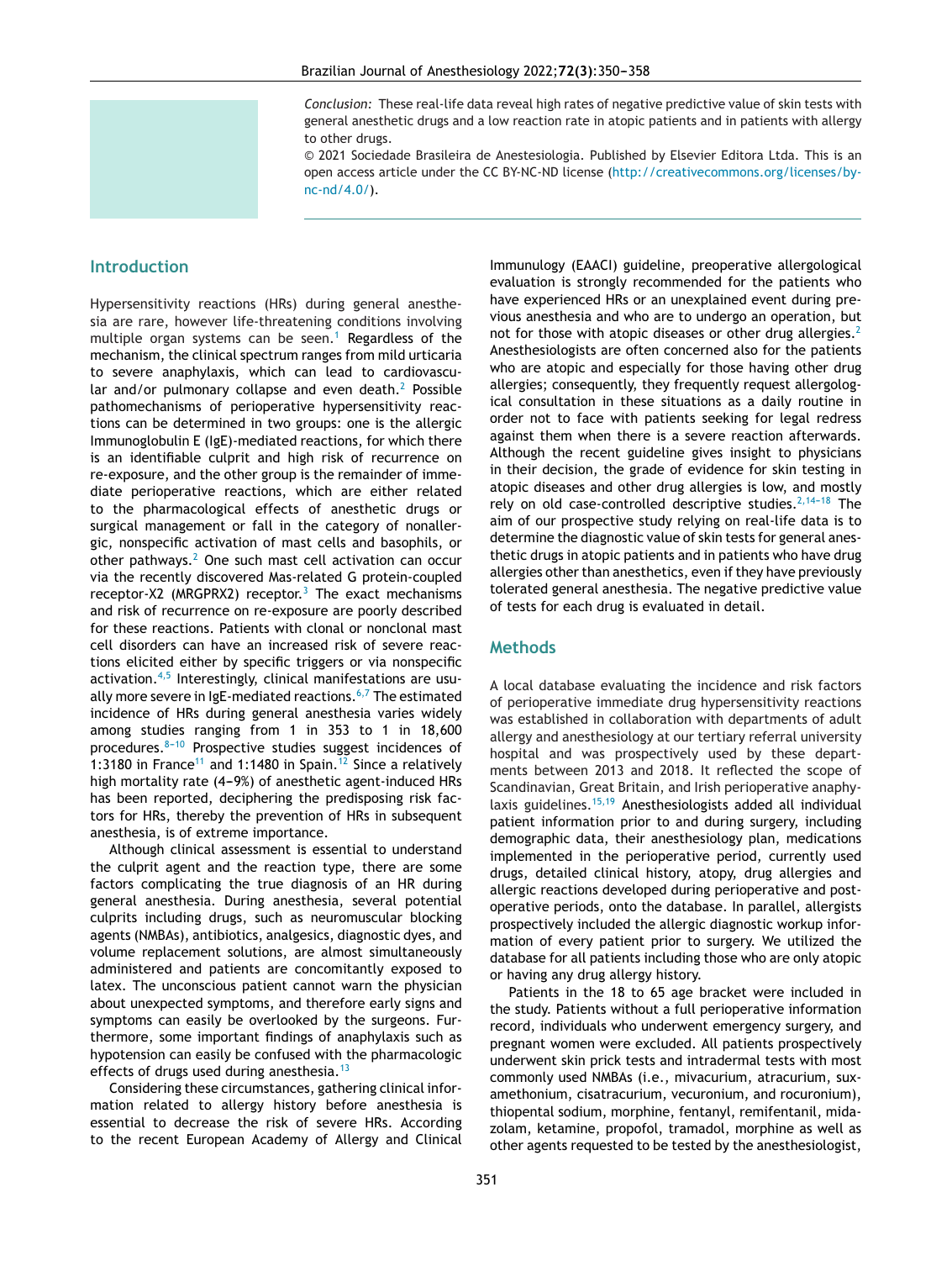and latex, with the exception of volatile agents in suggested concentrations.<sup>[2,20,21](#page-7-0)</sup> Depending on the severity of the HRs in the history, tests were started with more diluted concentrations up to the maximum nonirritant concentrations.

Suspected HRs to antibiotics and/or nonsteroidal antiinflammatory drugs were evaluated according to recom-mendations of European Network on Drud Allergy (ENDA).<sup>[22](#page-8-0)</sup> Where appropriate, penicillin skin testing was applied according to the published guidelines. For skin prick tests, 10 mg.mL-1 of histamine and physiologic saline solution were used as positive and negative controls, respectively. When skin prick test was negative, intradermal tests using increasing concentrations of the drugs were performed. Tests were assessed after 20 minutes according to published guidelines.<sup>[20](#page-8-0)</sup> Atopy was defined as at least one positivity on skin prick tests with common inhalant allergens (ALK Abello, Denmark). Skin tests were defined as positive if there was a wheal of at least 3 mm greater than negative control.<sup>[23](#page-8-0)</sup> The classification of clinical severity of perioperative immediate hypersensitivity was performed according to the modified Ring and Messmer four-step grading scale.<sup>[24,25](#page-8-0)</sup>

The study was approved by Istanbul University, Istanbul Faculty of Medicine Ethics Committee (EK-2018/950) in June 2018, in accordance with the Declaration of Helsinki. A written informed consent for allergy skin testing was obtained from each patient as a daily routine practice in our adult outpatient clinic.

#### **Statistical analysis**

All statistical analyses were performed with SPSS version 21.0. Demographic and clinical features of the patients were evaluated with descriptive statistics including percentages and mean ± standard deviation. The *p-*values less than 0.05 were considered as statistically significant. After each operation, history of possible reactions during anesthesia was carefully assessed and all possible reactions were recorded in order to evaluate the number of patients with true or false negative skin test results. Negative predictive value was calculated as follows: Negative predictive value (NPV) = true negative / (true negative + false negative) x 100.

#### **Results**

Of the 1167 patients whose preoperative data were recorded, 708 were excluded due to missing perioperative data and/or the overlap between group 1(patients with other drug allergies) and group 2 (patients with atopy). Finally, total 459 patients were suitable for full assessment to form two groups that did not overlap with each other (Fig. 1). Of these 459 patients, nearly  $75%$  (n = 344) were female and the mean age was  $46,3 \pm 14,3$  years. In detailed clinical history of these patients, additional allergic conditions were found to be present in some patients, such as chronic spontaneous urticaria in 75 patients (16.33%), local anesthetic agent allergy in 7 patients (1.52%) and radiocontrast agent allergy in 19 patients (4.13%). A total of 109 patients had comorbidities including coronary artery disease  $(n = 4)$ , diabetes mellitus  $(n = 17)$ , hypertension  $(n = 20)$ and malignancy (n = 68). Overall, 244 patients (53.15%) had a history of DHRs due to antibiotic and/or Nonsteroidal anti-



**Figure 1** Flow chart of the patients included in the study.

inflammatory drugs (NSAIDs) and 215 patients (46.85%) had atopy. Of the 215 atopy patients, 123 patients had house dust mite sensitivity, 68 patients had pollen sensitivity, and 24 patients had both house dust mite and pollen sensitivity, with 9 of 24 patients having food poly-sensitivity by skin prick tests.

Nearly 65% of the patients (n = 297) were previously operated under general anesthesia and 41 of them had a history of hypersensitivity reaction during previous general anesthesia. However, which drugs induced the perioperative reactions in these patients were not known. Therefore, they were skin tested with the agents requested by anesthesiologists, starting with more diluted drug concentrations depending on the severity of their previous reactions. Five patients (12.2%) had positive skin test with latex and there was no general anesthetic drug positivity in these patients. While 4 patients had positive skin test with a single general anesthetic agent, 6 patients had positive skin test with multiple general anesthetic agents. The most common test positivity was found for propofol (14.6%). In 26 of 41 patients, no skin test positivity was found with any agent. In one of 2 patients with a history of perioperative anaphylaxis, propofol, midazolam, atracurium, thiopental, and morphine skin tests were positive. These agents were not used in the operation and no perioperative reaction was reported. The test results were shown in [Fig.](#page-6-0) 2.

The skin test results were evaluated in all patients; skin test positivity with at least one agent was found in 66 of 459 patients (14.37%). The characteristics of these patients were as follows: nearly  $76%$  (n = 66) of the patients were women, the mean age was  $45.37 \pm 14.1$  years, 31.8% of the patients had never exposed a general anesthetic, 68.2% had a history of anesthesia in the past, and 22.7% had a previous history of hypersensitivity reaction with general anesthetics. The most common sensitizing agent was latex (9.2%). Among tested drugs, propofol was found as the most sensitizing drug  $(3.7%)$  [\(Fig.](#page-6-0) 3), whereas no skin test positivity was observed with cisatracurium. There was no statistically significant difference in the test positivity rate between patients with drug hypersensitivity and atopic patients or between patients who were previously exposed to general anesthetics and patients without a history of general anesthetic exposure. The test results of all patient groups and the negative predictive values of skin tests for general anesthetics in patients with atopy and other drug hypersensitivity were shown in [Table](#page-3-0) 1 and [Table](#page-4-0) 2, respectively.

Only four patients (female/male: 3:1, mean age: 44.75  $\pm$  9.03 years) without a previous history of HR to general anesthesia experienced HRs during anesthesia. The demographic and clinical characteristics of these 4 patients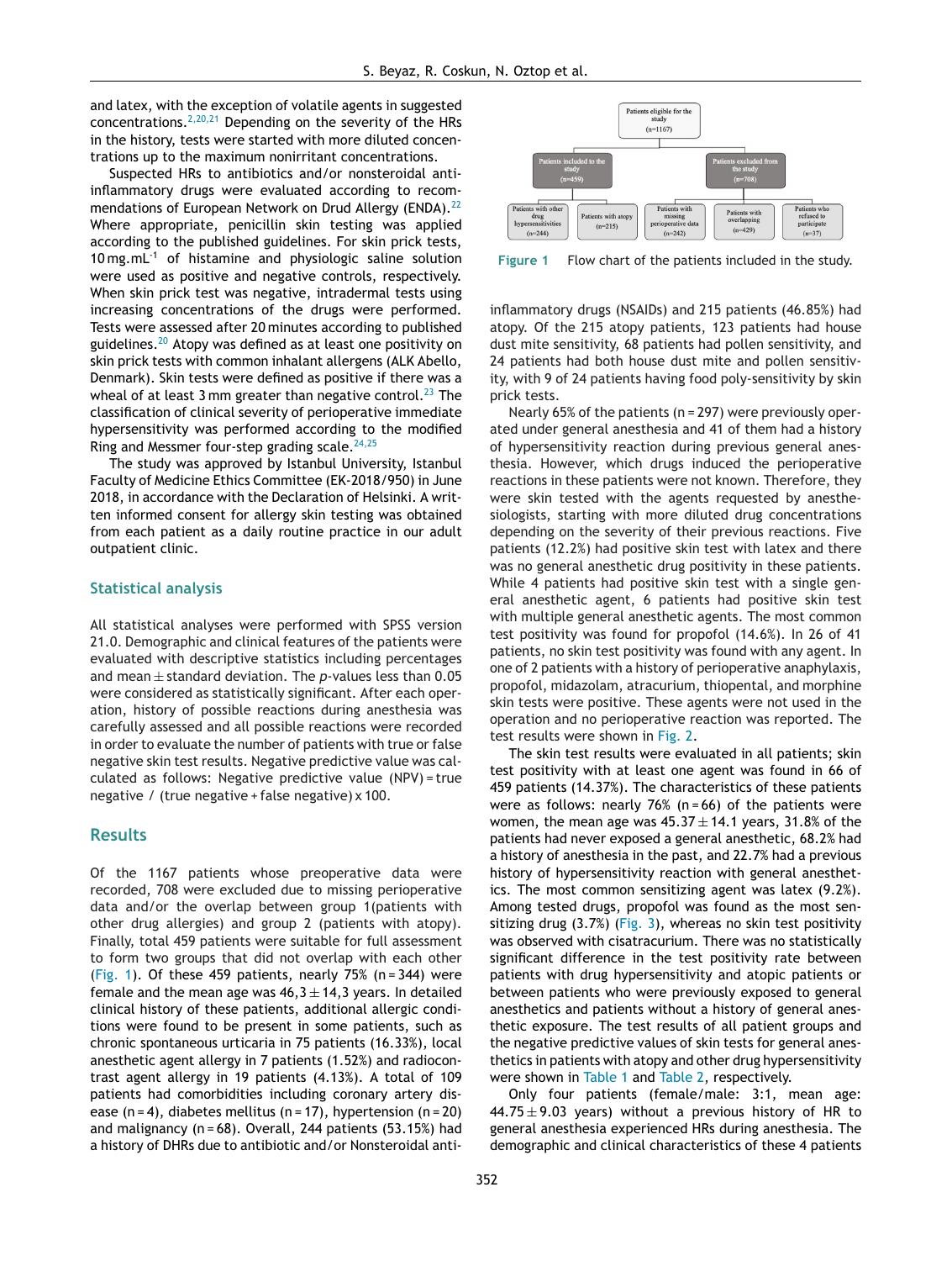| Patients with other drug hypersensitivities <sup>a</sup> ( $n = 244$ ) |                                                                       |                              |                        |                                 |                              |                                           |                                      |                           |  |
|------------------------------------------------------------------------|-----------------------------------------------------------------------|------------------------------|------------------------|---------------------------------|------------------------------|-------------------------------------------|--------------------------------------|---------------------------|--|
|                                                                        | Preoperative DST                                                      |                              |                        | <b>NPV</b> (%)                  |                              |                                           |                                      |                           |  |
| Agents                                                                 |                                                                       | <b>Total</b><br>$(n = 1613)$ | Positive<br>$(n = 43)$ | <b>Negative</b><br>$(n = 1570)$ | <b>Total</b><br>$(n = 1215)$ | Perioperative HR<br>negative $(n = 1213)$ | Perioperative HR<br>positive $(n=2)$ |                           |  |
| IV anesthetics                                                         | Thiopental sodium<br>Midazolam<br>Ketamine<br>Propofol                | 53<br>227<br>10<br>238       | 11                     | 51<br>226<br>10<br>227          | 7<br>221<br>3<br>197         | 6<br>221<br>3<br>197                      |                                      | 85.7<br>100<br>100<br>100 |  |
| Opioids                                                                | Morphine<br>Fentanyl<br>Remifentanil<br>Tramadol                      | 30<br>236<br>99<br>188       | 2                      | 28<br>236<br>98<br>187          | 21<br>222<br>52<br>70        | 21<br>222<br>52<br>70                     |                                      | 100<br>100<br>100<br>100  |  |
| <b>NMBAs</b>                                                           | Atracurium<br>Mivacurium<br>Vecuronium<br>Rocuronium<br>Cisatracurium | 48<br>41<br>11<br>236<br>5   |                        | 45<br>40<br>10<br>235<br>5      | 5<br>8<br>181                | 4<br>8<br>$\overline{\phantom{a}}$<br>181 |                                      | 80<br>100<br>100<br>100   |  |
| Depolarizing<br>Muscle<br>Relaxant<br>Latex                            | Suxamethonium                                                         | 8<br>183                     | 19                     | 8<br>164                        | 1<br>225                     | 225                                       | 0<br>0                               | 100<br>100                |  |

#### <span id="page-3-0"></span>**Table 1** Skin test results for general anesthetic drugs and negative predictive values of tests in patients with other drug hypersensitivities.

DST, drug skin test; IV, intravenous; NMBAs, Neuromuscular blocking agents; NPV, negative predictive value; HR, hypersensitivity reaction; n, number of patients.

<sup>a</sup> Antibiotics and/or NSAIDs.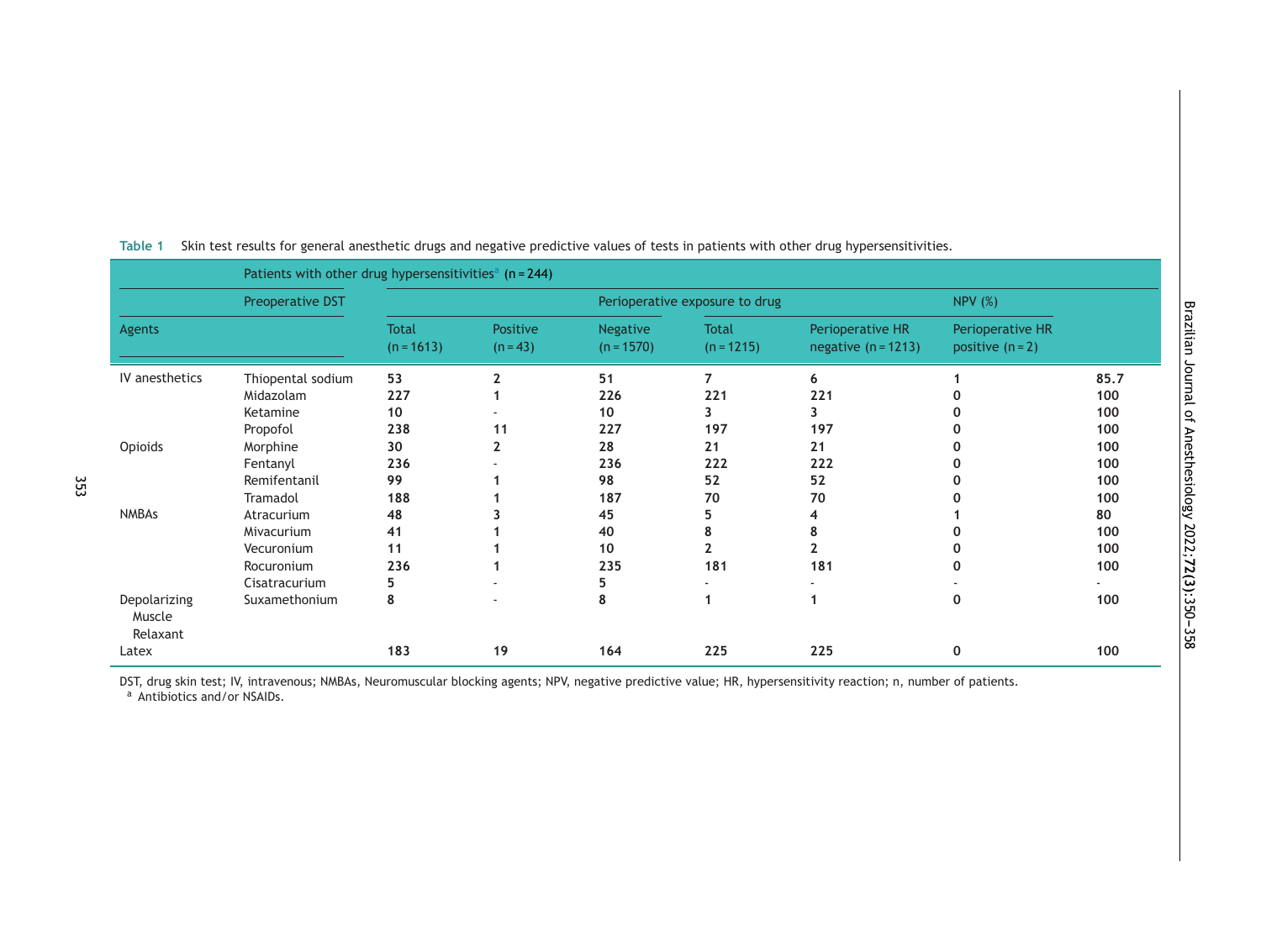|                                    | Atopic patients $(n = 215)$ |                              |                        |                                 |                              |                                           |                                        |      |
|------------------------------------|-----------------------------|------------------------------|------------------------|---------------------------------|------------------------------|-------------------------------------------|----------------------------------------|------|
|                                    | Preoperative DST            |                              |                        | Perioperative exposure to drug  |                              |                                           | <b>NPV (%)</b>                         |      |
| Agents                             |                             | <b>Total</b><br>$(n = 1456)$ | Positive<br>$(n = 34)$ | <b>Negative</b><br>$(n = 1422)$ | <b>Total</b><br>$(n = 1116)$ | Perioperative HR<br>negative $(n = 1115)$ | Perioperative HR<br>positive $(n = 1)$ |      |
| IV anesthetics                     | Thiopental sodium           | 41                           |                        | 41                              | 10                           | 10                                        |                                        | 100  |
|                                    | Midazolam                   | 206                          |                        | 203                             | 193                          | 193                                       |                                        | 100  |
|                                    | Ketamine                    | 12                           |                        | 11                              | 10 <sup>°</sup>              | 10                                        |                                        | 100  |
|                                    | Propofol                    | 205                          | n                      | 199                             | 168                          | 167                                       |                                        | 99.4 |
| Opioids                            | Morphine                    | 20                           |                        | 20                              | 20                           | 20                                        |                                        | 100  |
|                                    | Fentanyl                    | 207                          | 2                      | 205                             | 197                          | 197                                       |                                        | 100  |
|                                    | Remifentanil                | 103                          |                        | 103                             | 61                           | 61                                        |                                        | 100  |
|                                    | Tramadol                    | 163                          |                        | 162                             | 43                           | 43                                        |                                        | 100  |
| <b>NMBAs</b>                       | Atracurium                  | 48                           |                        | 48                              |                              | 2                                         |                                        | 100  |
|                                    | Mivacurium                  | 29                           |                        | 29                              |                              |                                           |                                        | 100  |
|                                    | Vecuronium                  | 22                           |                        | 22                              |                              |                                           |                                        | 100  |
|                                    | Rocuronium                  | 205                          |                        | 204                             | 182                          | 182                                       |                                        | 100  |
|                                    | Cisatracurium               | $\mathbf{z}$                 |                        | 2                               |                              |                                           |                                        | 100  |
| Depolarizing<br>Muscle<br>Relaxant | Suxamethonium               | 10                           |                        | 9                               |                              |                                           |                                        | 100  |
| Latex                              |                             | 183                          | 19                     | 164                             | 225                          | 225                                       | $\mathbf{0}$                           | 100  |

#### <span id="page-4-0"></span>**Table 2** Skin test results for general anesthetic drugs and negative predictive values of tests in atopic patients.

DST, drug skin test; IV, intravenous; NMBAs, Neuromuscular blocking agents; NPV, negative predictive value; HR, hypersensitivity reaction; n, number of patients.

## S. Beyaz, R. Coskun, N. Oztop et al.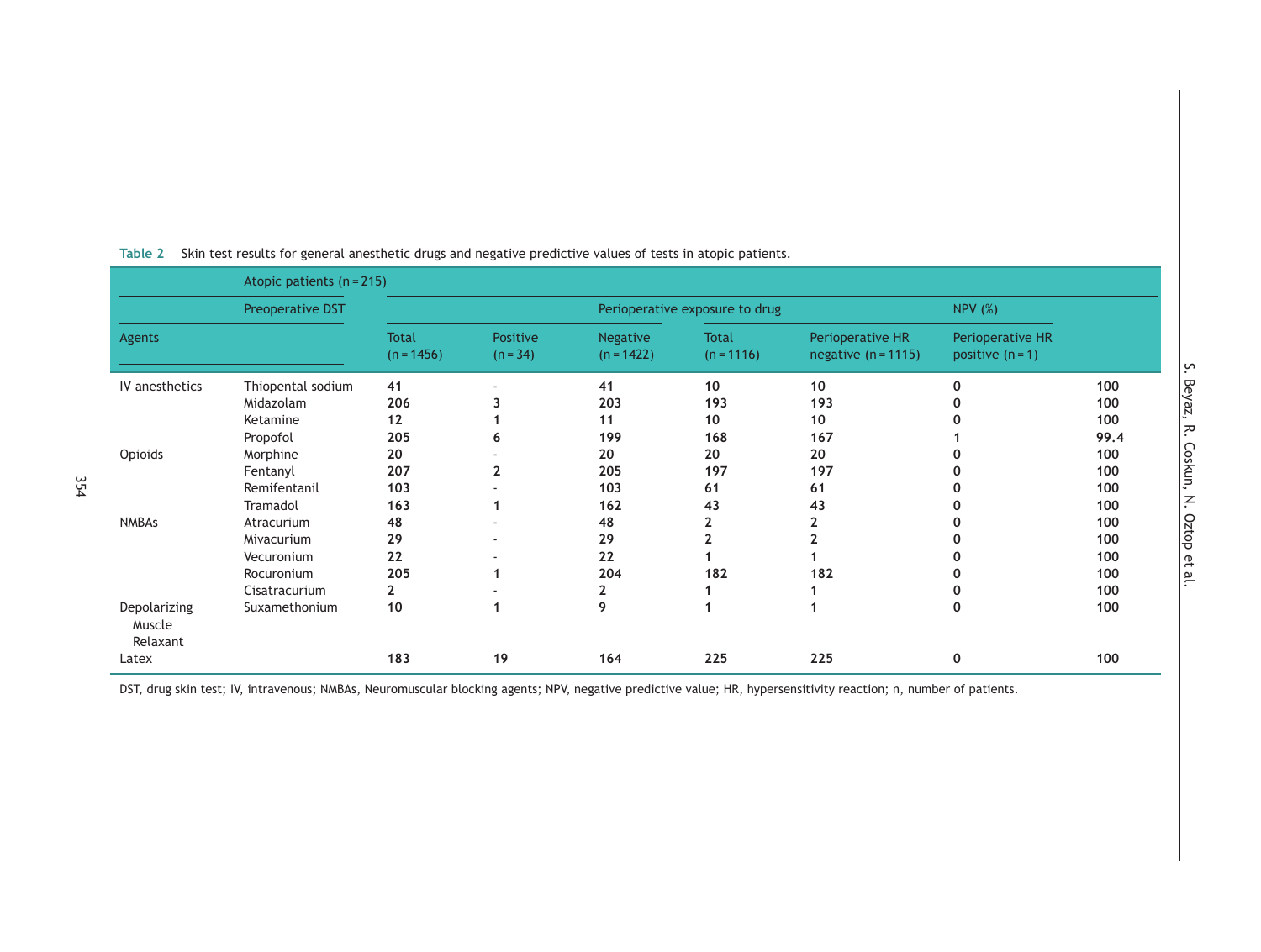| <b>PATIENTS</b> | <b>SEX</b> | <b>AGE</b> | <b>ATOPY</b> | <b>DRUG</b><br><b>ALLERGY</b><br><b>HISTORY</b> | <b>EXPOSURE</b><br><b>TO</b><br><b>ANESTHESIA</b> | <b>PREOPERATIVE TEST</b><br><b>RESULTS</b>                                                          |                                            | <b>DRUGS</b><br>ADMINISTERED<br><b>DURING</b><br>ANESTHESIA                           | <b>TYPE AND</b><br><b>SEVERITY OF</b><br><b>REACTIONS</b> | <b>POSTOPERATIVE</b><br><b>TEST RESULTS</b>            |
|-----------------|------------|------------|--------------|-------------------------------------------------|---------------------------------------------------|-----------------------------------------------------------------------------------------------------|--------------------------------------------|---------------------------------------------------------------------------------------|-----------------------------------------------------------|--------------------------------------------------------|
|                 |            |            |              |                                                 |                                                   | Negative                                                                                            | Positive                                   |                                                                                       |                                                           |                                                        |
| <b>P1</b>       | M          | 37         | Yes          | No                                              | 1th time                                          | Propofol<br>Rocuronium<br>Fentanyl<br>Midazolam<br>Tramadol<br>Remifentanil<br>Thiopenthal<br>Latex |                                            | Propofol<br>Rocuronium<br>Fentanyl<br>Midazolam<br>Latex                              | Anaphylaxis<br>(Grade 3)                                  | Propofol was<br>positive                               |
| P <sub>2</sub>  | F          | 51         | No           | Yes                                             | 2nd time                                          | Propofol<br>Rocuronium<br>Fentanyl<br>Midazolam<br>Atracurium<br>Meperidin<br>Remifentanil<br>Latex |                                            | Midazolam<br>Latex                                                                    | Urticaria/<br>angioedema<br>(Grade 1)                     | Could not be<br>evaluated<br>due to der-<br>mographism |
| P <sub>3</sub>  | F          | 54         | Yes          | <b>No</b>                                       | 3rd time                                          | Rocuronium<br>Tramadol<br>Remifentanyl<br>Atracurium<br>Thiopenthal<br>Morphine                     | Propofol<br>Fentanyl<br>Midazolam<br>Latex | Atracurium<br>Remifentanil<br>Thiopenthal<br>sodium                                   | <b>Urticaria</b><br>(Grade 1)                             | Atracurium<br>and<br>thiopenthal<br>were<br>positive   |
| <b>P4</b>       | F          | 37         | No           | Yes                                             | 1th<br>time                                       | Propofol                                                                                            |                                            | Propofol                                                                              | Urticaria/<br>angioedema/<br>hypotension                  | Midazolam<br>and<br>remifentanil                       |
|                 |            |            |              |                                                 |                                                   | Rocuronium<br>Fentanyl<br>Remifentanil<br>Midazolam<br>Tramadol<br>Latex                            |                                            | Rocuronium<br>Fentanyl<br>Remifentanyl<br>Midazolam<br>Neostigmin<br>Atropin<br>Latex | (Grade 2)                                                 | were<br>positive                                       |

<span id="page-5-0"></span>**Table 3** Characteristics of patients who had perioperative reactions after allergological work up.

F, female; M, male.

355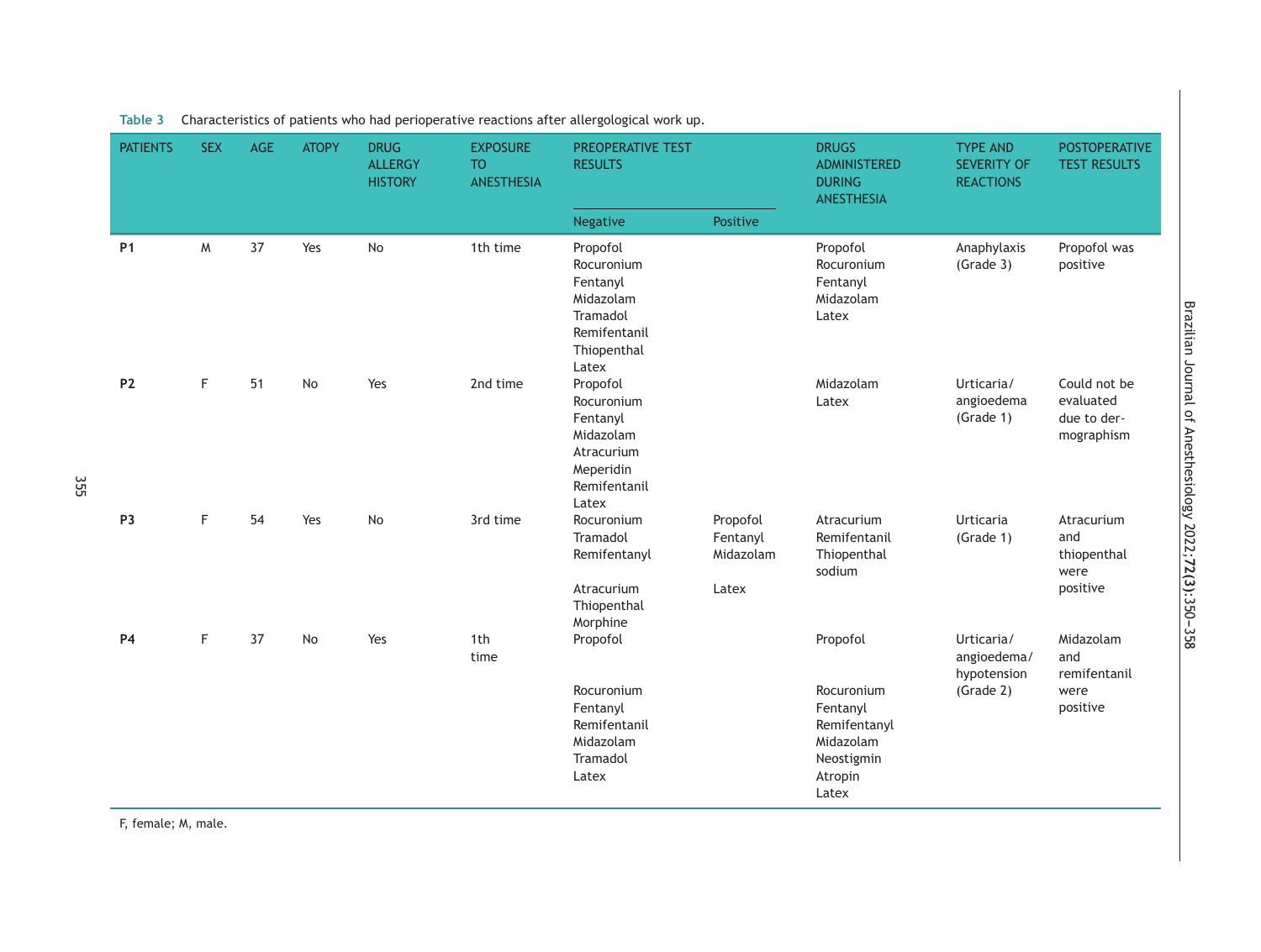<span id="page-6-0"></span>

**Figure 2** Number of preoperative positive skin test results of patients with or without a previous history of perioperative general anesthetic HRs. DST, drug skin test; HRs, hypersensitivity reactions.



**Figure 3** Results of preoperative skin tests in patients with atopy or other drug allergies. DST, drug skin test.

(P1-P4) are shown in detail in [Table](#page-5-0) 3. Postoperative skin testing was performed to these patients with all the agents used during anesthesia including latex. All preoperative skin tests were negative in 3 patients (P1, P2 and P4). P3 received non-reactive anesthetics with cautions for latex-free environment during operation, because she reacted to some anesthetics and latex in skin tests [\(Table](#page-5-0) 3). Drug tests repeated after the operation showed new sensitizations in three patients (P1, P3, and P4) [\(Table](#page-5-0) 3).

### **Discussion**

In this study, a large patient series was preoperatively evaluated with skin tests for multiple anesthetic drugs. This series was consisted of atopic patients and drug allergic patients without anesthesia related reaction history as well as those with perioperative drug allergy. Overall, skin test positiv-

ity rate was 14.37% (66 out of 459 patients), and the most frequent sensitizing agent was latex (9.2 %) followed by propofol (3.7 %). Due to ethical reasons, test positive drugs were not applied to the patients. Accordingly, we could not evaluate positive predictive value and sensitivity of these tests. However, skin test negative drugs were used without any adverse events in most of the patients with atopy or other drug allergies, indicating that negative predictive value of the skin tests was very high (above 90%). However, studies with a more homogeneous group with a greater number of patients would provide a more reliable interpretation of NPV.

Although avoidance of the agents with positive skin test results is recommended, there is not a specific suggestion for the agents with negative skin test results. The risk of false negative skin testing should be considered. In our study, we identified only 4 patients who did not have a previous HR history to general anesthetics, with negative skin testing,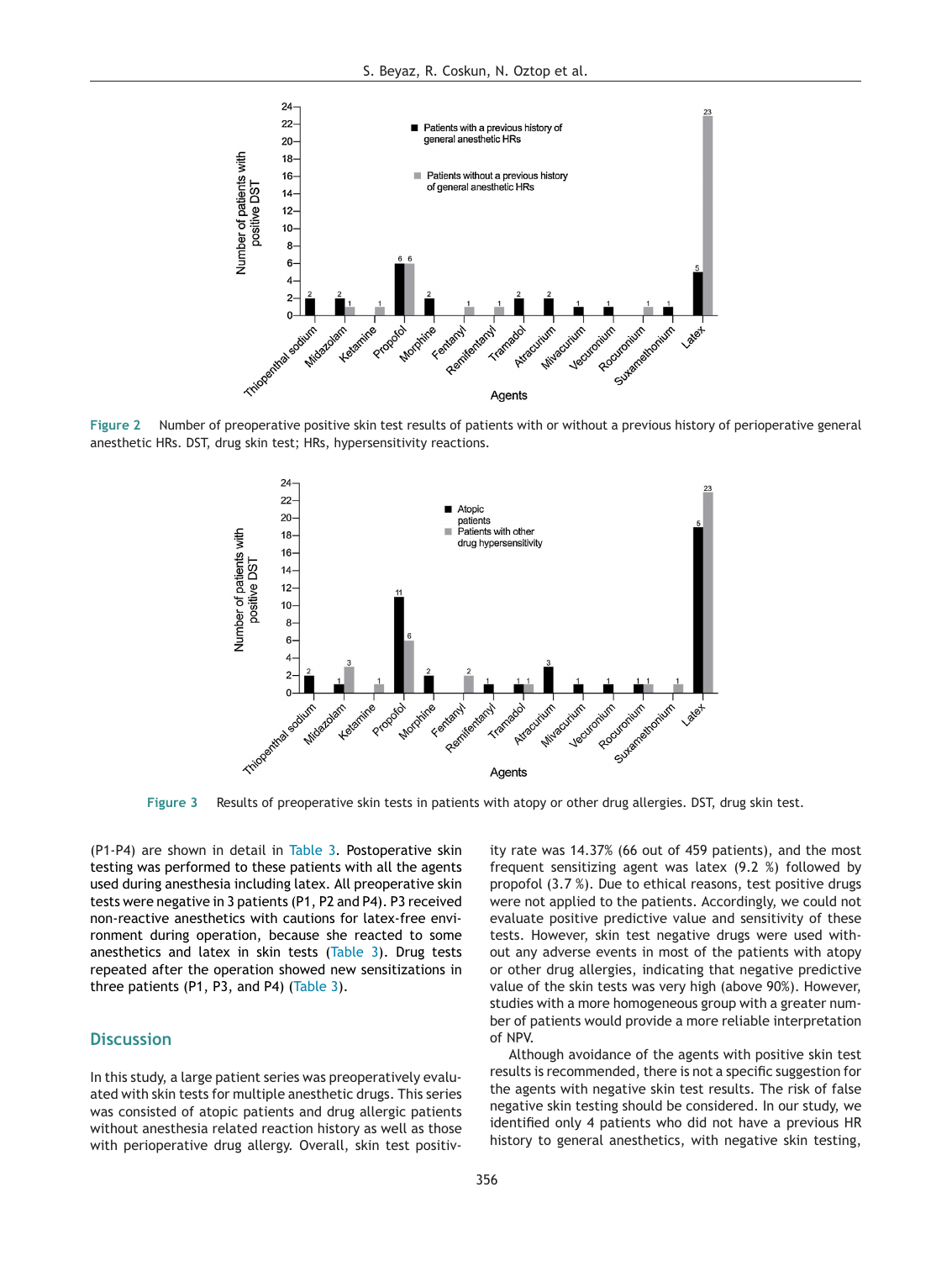<span id="page-7-0"></span>displayed HRs during operation. Skin tests repeated after reactions yielded positive results in 3 of these patients. The possible explanation for this situation is either that preoperative skin test results were false negative or that these patients may be sensitized after the last exposure. So far, to our knowledge, there are no data reported about the risk of new sensitization with preoperative skin testing for general anesthetics, suggesting the necessity of more data for optimal recommendations after negative skin testing.

Among 41 patients with a previous history of HRs to general anesthetics, 2 had anaphylaxis and 15 (36.5%) reacted to different agents during preoperative skin tests, with propofol (14.6%) and latex (12.2%) as the most common sensitizing agents. None of these patients had any adverse events when re-exposed to general anesthesia, which was given according to the test results, indicating the reliability of negative skin tests with general anesthetics and latex.

In the recent EAACI guideline, it was reported that the only risk factor specifically identified for immediate perioperative anaphylactic reactions was a previous history of adverse reaction after exposure to general anesthetics.<sup>2</sup> In case control studies, no association between IgE-mediated reactions to general anesthetics and asthma, atopy, other drug hypersensitivities, or previous exposure to general anesthetics was reported.<sup>[9,14,15](#page-8-0)</sup> In line with these findings, in our study, the majority of patients who did not have a previous reaction history with anesthetics and those who have atopic diseases and a drug hypersensitivity profile did not have a HR during general anesthesia. However, test positive drugs were avoided in such patients. Therefore, the positive predictive value of the positive skin test results could not be determined, nor utilized for the benefit of patients. We have to further keep in mind that although preoperative skin tests with anesthetics are recommended only for the patients who had a previous HR experience during anesthesia, a preoperative evaluation for other drugs such as antibiotics or NSAI analgesics, which are commonly used in preoperative or postoperative periods, are necessary for those who have drug allergy history.<sup>[12](#page-8-0)</sup>

In our study, the culprit drugs were identified in 3 of the patients who had perioperative HRs. The relationship between the timing of the drug administration and the onset of the symptoms may help to determine the agents that caused the HRs. However, this is a suboptimal way, since during anesthesia, several drugs are concomitantly administered. There could be also other factors that mimic the clinical picture of anaphylaxis, such as direct mast cell mediator release and other causes of hypotension and bronchospasm, and that include the pharmacological actions of the anesthetic drugs themselves, which could complicate the detection of the culprit drugs.<sup>[26](#page-8-0)</sup>

Nondepolarizing muscle relaxants are among the lead-ing causes of perioperative anaphylaxis.<sup>[6,9](#page-8-0)</sup> Sensitivity and specificity of skin testing to NMBAs are unknown. In our series, skin test positivity with muscle relaxants was very low  $(0.44-2%)$  in the patients with drug allergy history or atopy. In the patients with previous HR history with anesthetics, muscle relaxants revealed positive results in 1.08% while propofol was positive in 1.30%. As cited by the EAACI position paper, introduction of geographical environmental elements, such as pholcodine or cosmetics with quaternary substituted ammonium groups, could change incidence

of NMBA hypersensitivity reactions upon first exposure.<sup>2</sup> Although our country also allows pholcodine use as antitussive in accordance with European Medicines Agency (EMA), we could not detect a high incidence of NMBA reactions. As mentioned above, the most common positive result in this group was observed with latex (12.2%). Similarly, latex skin test showed the highest test positivity among all the patients (9.2%). As latex allergy is among the most leading causes of perioperative anaphylaxis, to detect this sensitization before a major surgical intervention is of great importance. Of the patients, 297 had undergone general anesthesia without any problems; although this artificially reduces the likelihood of developing a perioperative hypersensitivity reaction upon re-exposure, these patients were not excluded from the study, especially since repeated encounters with latex may be a risk factor.

Perioperative hypersensitivity reactions were found significantly higher in women in previous studies. $27$  HRs to anesthetic agents were reported to be more common in women, possibly related to sex hormones.<sup>[27](#page-8-0)</sup> Furthermore, women were reported more often to be reactive to neuromuscular blocking drugs than men. $^{27}$  $^{27}$  $^{27}$  Although a female predominance (74.9%) was noticed in our study cohort, this was not significantly related with preoperative skin tests results.

Our study is novel, as it represents the first Turkish perioperative hypersensitivity reaction data and includes a large number of patients, but it has some limitations. Due to ethical and safety concerns, patients with positive skin test results to some general anesthetics did not further receive these drugs during operation, and therefore positive predictive value and sensitivity of these tests were not assessed. However, cooperation and data sharing between the allergists and anesthesiologists during the study resembling the real-life clinical practice and the prospective design of the study by presenting the real-life data strengthen the findings of the study. Lastly, this database only contains the information of elective surgical patients.

In conclusion, these real-life data confirm that skin testing with anesthetic agents in patients with atopy or in patients who have a drug allergy history for drugs other than general anesthetics is not necessary unless they had experienced a reaction during previous anesthesia. However, latex allergy should be evaluated carefully before any operation in high-risk groups.

### **Conflict of interest**

The authors declare no conflict of interest.

#### **References**

- 1. [Caimmi](http://refhub.elsevier.com/S0104-0014(21)00285-2/sbref0005) [S,](http://refhub.elsevier.com/S0104-0014(21)00285-2/sbref0005) [Caimmi](http://refhub.elsevier.com/S0104-0014(21)00285-2/sbref0005) [D,](http://refhub.elsevier.com/S0104-0014(21)00285-2/sbref0005) [Bernardini](http://refhub.elsevier.com/S0104-0014(21)00285-2/sbref0005) [R,](http://refhub.elsevier.com/S0104-0014(21)00285-2/sbref0005) [et](http://refhub.elsevier.com/S0104-0014(21)00285-2/sbref0005) [al.](http://refhub.elsevier.com/S0104-0014(21)00285-2/sbref0005) [Perioperative](http://refhub.elsevier.com/S0104-0014(21)00285-2/sbref0005) [anaphy](http://refhub.elsevier.com/S0104-0014(21)00285-2/sbref0005)[laxis:](http://refhub.elsevier.com/S0104-0014(21)00285-2/sbref0005) [epidemiology.](http://refhub.elsevier.com/S0104-0014(21)00285-2/sbref0005) [Int](http://refhub.elsevier.com/S0104-0014(21)00285-2/sbref0005) [J](http://refhub.elsevier.com/S0104-0014(21)00285-2/sbref0005) [Immunopathol](http://refhub.elsevier.com/S0104-0014(21)00285-2/sbref0005) [Pharmacol.](http://refhub.elsevier.com/S0104-0014(21)00285-2/sbref0005) [2011;24](http://refhub.elsevier.com/S0104-0014(21)00285-2/sbref0005) [3](http://refhub.elsevier.com/S0104-0014(21)00285-2/sbref0005)  $Sunpl:S21-6.$  $Sunpl:S21-6.$
- 2. [Garvey](http://refhub.elsevier.com/S0104-0014(21)00285-2/sbref0010) [LH,](http://refhub.elsevier.com/S0104-0014(21)00285-2/sbref0010) [Ebo](http://refhub.elsevier.com/S0104-0014(21)00285-2/sbref0010) [DG,](http://refhub.elsevier.com/S0104-0014(21)00285-2/sbref0010) [Mertes](http://refhub.elsevier.com/S0104-0014(21)00285-2/sbref0010) [PM,](http://refhub.elsevier.com/S0104-0014(21)00285-2/sbref0010) [et](http://refhub.elsevier.com/S0104-0014(21)00285-2/sbref0010) [al.](http://refhub.elsevier.com/S0104-0014(21)00285-2/sbref0010) [An](http://refhub.elsevier.com/S0104-0014(21)00285-2/sbref0010) [EAACI](http://refhub.elsevier.com/S0104-0014(21)00285-2/sbref0010) [position](http://refhub.elsevier.com/S0104-0014(21)00285-2/sbref0010) [paper](http://refhub.elsevier.com/S0104-0014(21)00285-2/sbref0010) [on](http://refhub.elsevier.com/S0104-0014(21)00285-2/sbref0010) [the](http://refhub.elsevier.com/S0104-0014(21)00285-2/sbref0010) [investigation](http://refhub.elsevier.com/S0104-0014(21)00285-2/sbref0010) [of](http://refhub.elsevier.com/S0104-0014(21)00285-2/sbref0010) [perioperative](http://refhub.elsevier.com/S0104-0014(21)00285-2/sbref0010) [immediate](http://refhub.elsevier.com/S0104-0014(21)00285-2/sbref0010) [hypersensitivity](http://refhub.elsevier.com/S0104-0014(21)00285-2/sbref0010) [reactions.](http://refhub.elsevier.com/S0104-0014(21)00285-2/sbref0010) [Allergy.](http://refhub.elsevier.com/S0104-0014(21)00285-2/sbref0010) [2019;74:1872-](http://refhub.elsevier.com/S0104-0014(21)00285-2/sbref0010)[84.](http://refhub.elsevier.com/S0104-0014(21)00285-2/sbref0010)
- 3. [McNeil](http://refhub.elsevier.com/S0104-0014(21)00285-2/sbref0015) [BD,](http://refhub.elsevier.com/S0104-0014(21)00285-2/sbref0015) [Pundir](http://refhub.elsevier.com/S0104-0014(21)00285-2/sbref0015) [P,](http://refhub.elsevier.com/S0104-0014(21)00285-2/sbref0015) [Meeker](http://refhub.elsevier.com/S0104-0014(21)00285-2/sbref0015) [S,](http://refhub.elsevier.com/S0104-0014(21)00285-2/sbref0015) [et](http://refhub.elsevier.com/S0104-0014(21)00285-2/sbref0015) [al.](http://refhub.elsevier.com/S0104-0014(21)00285-2/sbref0015) [Identification](http://refhub.elsevier.com/S0104-0014(21)00285-2/sbref0015) [of](http://refhub.elsevier.com/S0104-0014(21)00285-2/sbref0015) [a](http://refhub.elsevier.com/S0104-0014(21)00285-2/sbref0015) [mast](http://refhub.elsevier.com/S0104-0014(21)00285-2/sbref0015)[cell-specific](http://refhub.elsevier.com/S0104-0014(21)00285-2/sbref0015) [receptor](http://refhub.elsevier.com/S0104-0014(21)00285-2/sbref0015) [crucial](http://refhub.elsevier.com/S0104-0014(21)00285-2/sbref0015) [for](http://refhub.elsevier.com/S0104-0014(21)00285-2/sbref0015) [pseudo-allergic](http://refhub.elsevier.com/S0104-0014(21)00285-2/sbref0015) [drug](http://refhub.elsevier.com/S0104-0014(21)00285-2/sbref0015) [reactions.](http://refhub.elsevier.com/S0104-0014(21)00285-2/sbref0015) [Nature.](http://refhub.elsevier.com/S0104-0014(21)00285-2/sbref0015) 2015;519:237-41.